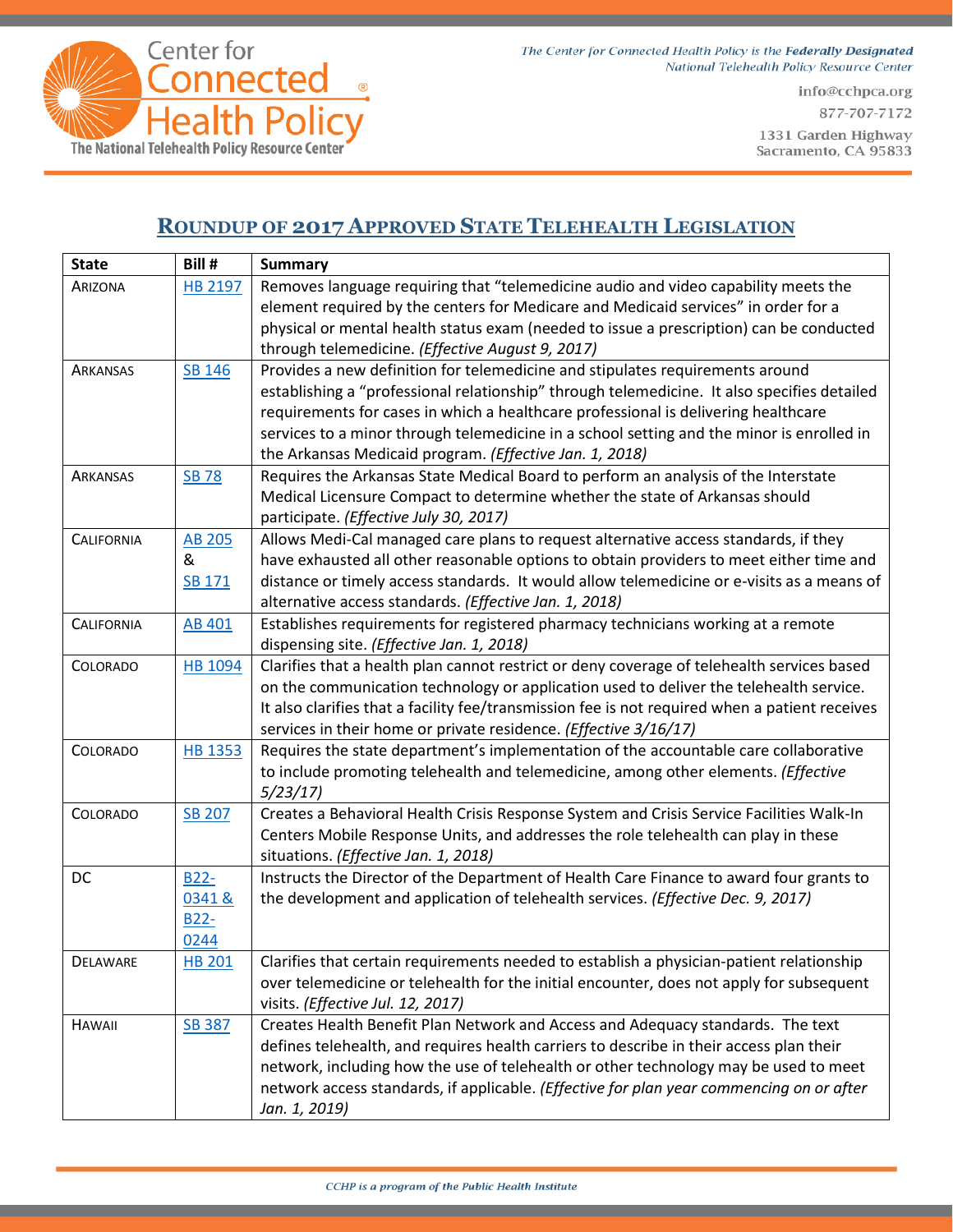

| <b>IDAHO</b>     | <b>HB 250</b>  | Removes language providing that no drug may be prescribed through telehealth services<br>for the purposes of causing an abortion. (Effective Apr. 4, 2017) |
|------------------|----------------|------------------------------------------------------------------------------------------------------------------------------------------------------------|
| <b>ILLINOIS</b>  | <b>HB 311</b>  | Requires insurers to file a description of the services offered through a network plan,                                                                    |
|                  |                | which must include a description of how the use of telemedicine or telehealth or mobile                                                                    |
|                  |                | care services may be used to partially meet the network adequacy standards, among                                                                          |
|                  |                | other elements. (Effective Sept. 15, 2017)                                                                                                                 |
| <b>ILLINOIS</b>  | <b>HB 2907</b> | Stipulates that the Department must not require a physician or health care professional                                                                    |
|                  |                | be physically present in the same room as the patient for the entire time during which                                                                     |
|                  |                | the patient is receiving telepsychiatry services. (Effective Jan. 1, 2018)                                                                                 |
| <b>ILLINOIS</b>  | SB 1811        | Establishes practice standards for providers engaging in the practice of telehealth in                                                                     |
|                  |                | Illinois, including the need to be licensed and follow the same standard of care that is                                                                   |
|                  |                | applied to in-person services. (Effective Jan. 1, 2018)                                                                                                    |
| <b>INDIANA</b>   | <b>HB 1337</b> | Requires Indiana Medicaid to cover telemedicine services under certain circumstances                                                                       |
|                  |                | and prohibits the Department from imposing distance restrictions, and stipulates                                                                           |
|                  |                | conditions under which a provider can issue a prescription for a controlled substance.                                                                     |
|                  |                | (Effective Jul. 1, 2017)                                                                                                                                   |
| <b>IOWA</b>      | HB 653         | Requests that the legislative council create a legislative interim committee to study and                                                                  |
|                  |                | make recommendations regarding telehealth parity. (Effective May 12, 2017)                                                                                 |
| LOUISIANA        | <b>HB338</b>   | Regulates telehealth in the delivery of speech-language pathology or audiology. It would                                                                   |
|                  |                | require Louisiana licensure for in-state practitioners and telehealth registration for out-                                                                |
|                  |                | of-state practitioners. (Effective Aug. 1, 2017)                                                                                                           |
| <b>MAINE</b>     | <b>SB 467</b>  | Adopts the Interstate Medical Licensure Compact. (Effective October 1, 2017)                                                                               |
| <b>MAINE</b>     | <b>SB 515</b>  | Requires the Department of Health and Human Services to adopt rules related to                                                                             |
|                  |                | telemonitoring, including qualifying criteria. It also requires an annual report be                                                                        |
|                  |                | submitted to the legislature on the use of telehealth in the MaineCare program, and                                                                        |
|                  |                | establishes the Maine Telehealth and Telemonitoring Advisory Group charged with                                                                            |
|                  |                | evaluating technical difficulties related to telehealth and telemonitoring and making                                                                      |
|                  |                | recommendations to the department to improve telehealth and tele-monitoring services                                                                       |
|                  |                | statewide. (Effective October 1, 2017)                                                                                                                     |
| <b>MARYLAND</b>  | <b>HB 983</b>  | Requires that all insurers cover counseling for substance use disorders as a health care                                                                   |
|                  |                | service delivered through telehealth. (Effective Oct. 1, 2017)                                                                                             |
| <b>MARYLAND</b>  | SB 1106        | Establishes practice standards for the use of teletherapy to deliver behavioral health                                                                     |
|                  |                | services. (Effective Oct. 1, 2017)                                                                                                                         |
| MICHIGAN         | <b>HB 4323</b> | Requires the Department to continue and expand where appropriate use of                                                                                    |
|                  |                | telemedicine and telepsychiatry to increase services to Medicaid recipients in medically                                                                   |
|                  |                | underserved areas. (Effective Jul. 14, 2017)                                                                                                               |
| <b>MICHIGAN</b>  | <b>SB 213</b>  | Establishes criteria around prescribing drugs, including controlled substances, while                                                                      |
|                  |                | delivering services through telehealth. (Effective Mar. 31, 2017)                                                                                          |
| <b>MINNESOTA</b> | SB 562         | Modifies certain provisions governing the autism early intensive intervention benefit and                                                                  |
|                  |                | requires coverage when delivered through telemedicine, the same as it would be if it                                                                       |
|                  |                | were delivered in person. (Effective Jul. 1, 2017)                                                                                                         |
| <b>MINNESOTA</b> | SB 1353        | Establishes requirements for the practice of telemedicine and allows a physician-patient                                                                   |
|                  |                | relationship to be established through telemedicine. (Effective Aug. 1, 2017)                                                                              |
| <b>MONTANA</b>   | <b>HB 386</b>  | Provides for practice of physical therapy through telehealth. (Effective Oct. 1, 2017)                                                                     |
| <b>MONTANA</b>   | SB 129         | Requires insurance coverage of dental services offered by telemedicine. (Effective Jan. 1,                                                                 |
|                  |                | 2018)                                                                                                                                                      |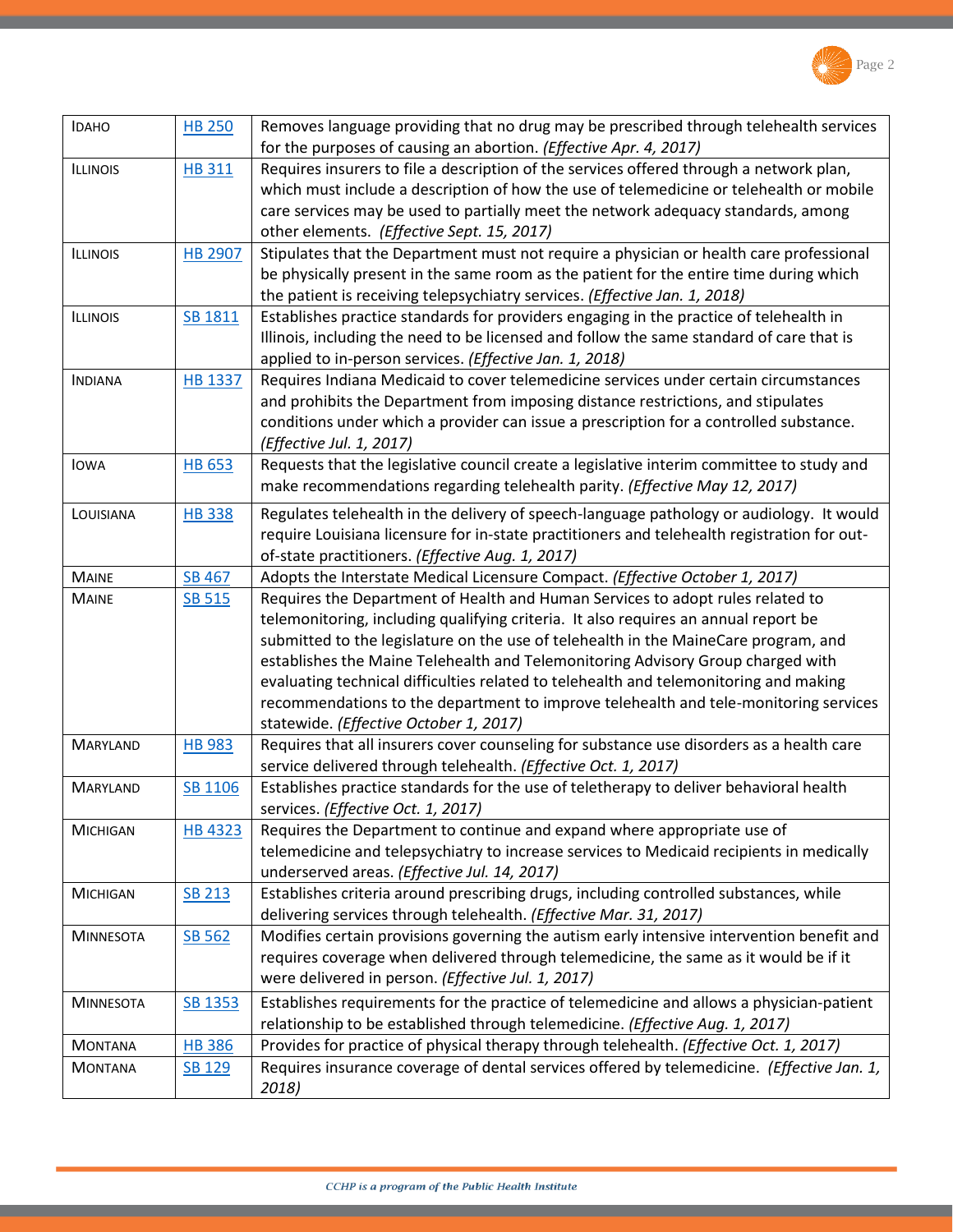

| <b>NEBRASKA</b>             | <b>LB 88</b>   | Enacts the Interstate Medical Licensure Compact. (Effective July 25, 2017)                                                                                                        |
|-----------------------------|----------------|-----------------------------------------------------------------------------------------------------------------------------------------------------------------------------------|
| <b>NEBRASKA</b>             | LB 92          | Requires certain health carriers to provide coverage for certain services delivered                                                                                               |
|                             |                | through telehealth. (Effective July 27, 2017)                                                                                                                                     |
| <b>NEVADA</b>               | <b>AB 429</b>  | Enacts the Psychology Interjurisdictional Compact. (Effective Oct. 1, 2017 - Compact is                                                                                           |
|                             |                | not active until seven states have enacted Compact language)                                                                                                                      |
| <b>NEVADA</b>               | <b>SB 53</b>   | Requires the Director of the Office of Science, Innovation and Technology to coordinate                                                                                           |
|                             |                | activities in the state related to the planning, mapping and procurement of broadband                                                                                             |
|                             |                | services which must include the expansion of telehealth services to reduce health care                                                                                            |
|                             |                | costs and increase health care quality and access in the state, especially in rural and                                                                                           |
|                             |                | unserved and underserved areas. (Effective Jul. 1, 2017)                                                                                                                          |
| <b>NEW</b>                  | <b>SB 237</b>  | Allows medical providers who practice in metropolitan areas to be reimbursed by                                                                                                   |
| <b>HAMPSHIRE</b>            |                | Medicaid for telehealth services. (Effective Jul. 8, 2017)                                                                                                                        |
| <b>NEW JERSEY</b>           | SB 291         | Authorizes health care providers to engage in telehealth and telemedicine under certain                                                                                           |
|                             |                | conditions, requires an in-person visit before the prescription of a Schedule II controlled                                                                                       |
|                             |                | substance, and requires that the State Medicaid and NJ FamilyCare programs provide                                                                                                |
|                             |                | coverage for services delivered via telemedicine. It also requires private payers cover                                                                                           |
|                             |                | services delivered through telemedicine on the same basis as in-person services.                                                                                                  |
| <b>NEW YORK</b>             | <b>AB 4703</b> | (Effective July 21, 2017)<br>Adds elementary or secondary schools, or child care programs or centers within the state                                                             |
|                             |                | of New York to the definition of originating site. (Effective Sept. 12, 2017)                                                                                                     |
| <b>NEW YORK</b>             | SB 4285        | Adds assisted living facilities, adult homes, continuing care retirement communities and                                                                                          |
|                             |                | other senior living residences within the state of New York to the definition of originating                                                                                      |
|                             |                | site. (Effective Aug. 21, 2017)                                                                                                                                                   |
| <b>NORTH</b>                | <b>HB 283</b>  | Requires the Department of Health and Human Services to study and recommend a                                                                                                     |
| <b>CAROLINA</b>             |                | telemedicine policy. (Effective Jul. 20, 2017)                                                                                                                                    |
| <b>NORTH</b>                | <b>SB 2052</b> | Requires individual and group health insurance provide coverage of telehealth. Payment                                                                                            |
| <b><i><u>DAKOTA</u></i></b> |                | may be established through negotiations conducted by the insurer with the health                                                                                                  |
|                             |                | services provider. (Effective Aug. 1, 2017)                                                                                                                                       |
| <b>Ок</b> с АНОМА           | SB 726         | Establishes standards for forming a physician-patient relationship by an allopathic or                                                                                            |
|                             |                | osteopathic physician through telemedicine. (Effective Nov. 1, 2017)                                                                                                              |
| <b>OREGON</b>               | HB 3261        | This bill establishes information collection requirements for the Authority to collect in                                                                                         |
|                             |                | the Financial Incentive Program, which is intended to recruit providers to practice in                                                                                            |
|                             |                | rural and medically underserved areas. One of the reporting requirements would be to                                                                                              |
|                             |                | track the percentage of services provided through telemedicine. (Effective: October 5,                                                                                            |
|                             |                | 2017)                                                                                                                                                                             |
| <b>OREGON</b>               | <b>SB 786</b>  | Allows dental care providers to use telehealth if they determine it is appropriate and                                                                                            |
|                             |                | within their scope of practice. The Oregon Board of Dentistry is required to treat                                                                                                |
|                             |                | services delivered through telehealth the same as it would those delivered in person.                                                                                             |
|                             |                | (Effective: Jan. 1, 2018)                                                                                                                                                         |
| <b>SOUTH DAKOTA</b>         | <b>HB 1183</b> | Creates a jail mental health screening pilot program that reports to an oversight council                                                                                         |
|                             |                | which, among other items, evaluates the need for and feasibility and cost effectiveness                                                                                           |
|                             |                | of telehealth options for jail mental health assessments and consultations. It also                                                                                               |
|                             |                | creates a new definition for telehealth. (Effective July 1, 2017)                                                                                                                 |
| <b>TENNESSEE</b>            | <b>HB 664</b>  | Enacts the Interstate Medical Licensure Compact. (Effective July 1, 2018)                                                                                                         |
| <b>TENNESSEE</b>            | SB 195         | Adds healthcare services provided to a patient at a public elementary or secondary<br>school to the current definition of telehealth services for which health insurance entities |
|                             |                |                                                                                                                                                                                   |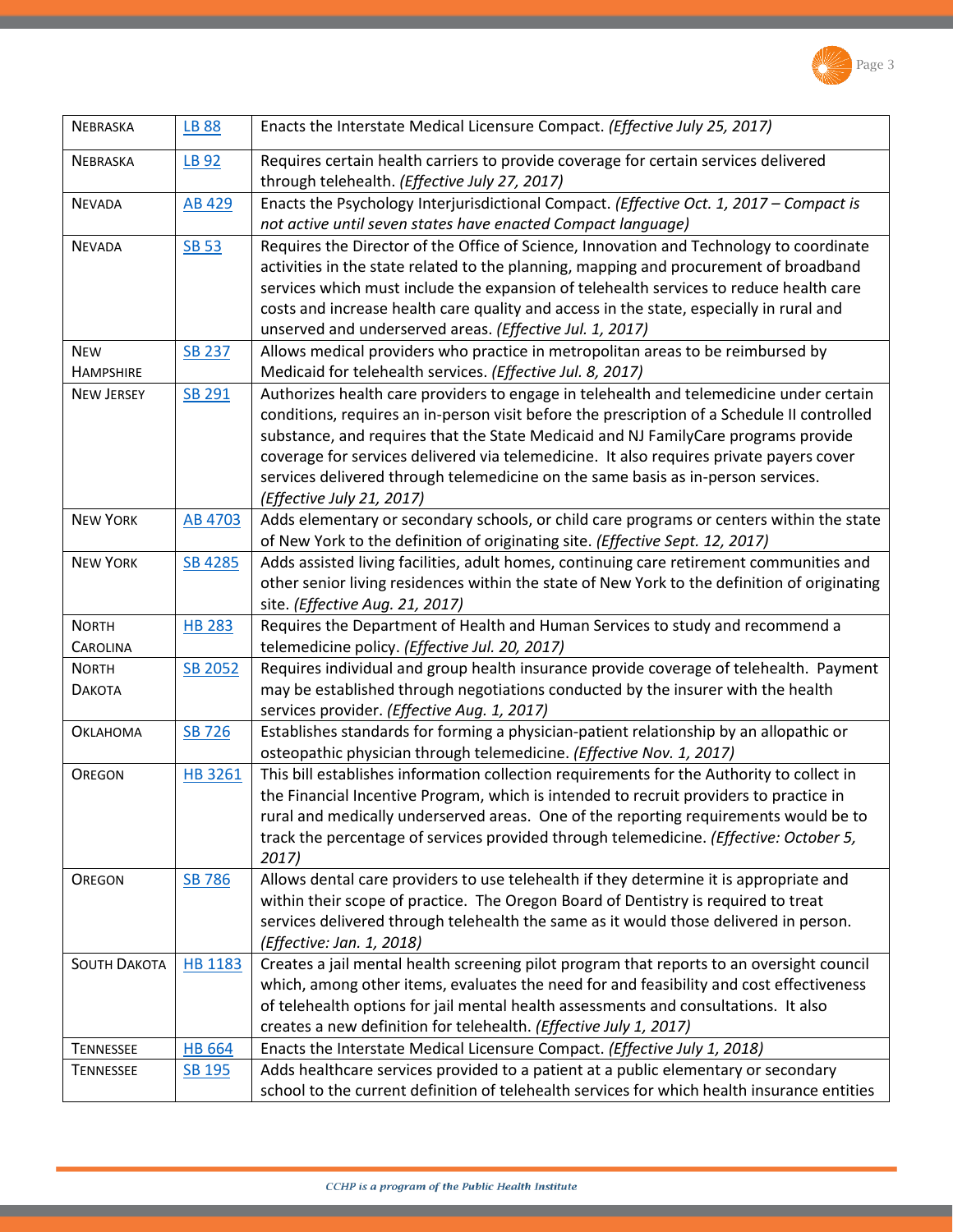

|                      |                | are required to reimburse in a manner that is consistent with reimbursement for in-        |
|----------------------|----------------|--------------------------------------------------------------------------------------------|
|                      |                | person encounters. (Effective April 19, 2017)                                              |
| <b>TEXAS</b>         | <b>HB 1697</b> | Requires the Commission to establish a pediatric tele-connectivity resource program for    |
|                      |                | rural Texas to award grants to nonurban health care facilities to connect the facilities   |
|                      |                | with pediatric specialists and pediatric subspecialists who provide telemedicine medical   |
|                      |                | services. (Effective September 1, 2017)                                                    |
| <b>TEXAS</b>         | <b>SB 922</b>  | Expands reimbursement under the Medicaid program to social workers, occupational           |
|                      |                | therapists, speech language pathologist, licensed professional counselor, marriage and     |
|                      |                | family therapist and licensed specialist in school psychology. Requires reimbursement      |
|                      |                | for telehealth services provided to school districts or charter schools under certain      |
|                      |                | circumstances. (Effective September 1, 2017)                                               |
| <b>TEXAS</b>         | SB 1107        | Provides for definitions of telehealth and telemedicine and defines a practitioner-patient |
|                      |                | relationship for telemedicine medical services. (Effective May 27, 2017; Sec. 5, 6 and 7   |
|                      |                | effective Jan. 1, 2018)                                                                    |
| <b>TEXAS</b>         | SB 1849        | Directs regulations to be created and adopted that require county jails to have 24 hour    |
|                      |                | access to a mental health professional through a telemental health service, among other    |
|                      |                | components. (Effective September 1, 2017)                                                  |
| <b>UTAH</b>          | <b>HB 154</b>  | Requires the Medicaid program to cover personal mental health therapy office visits, and   |
|                      |                | authorizes the practice and coverage of telemedicine and establishes certain standards     |
|                      |                | of care, training, and other requirements with which a physician must comply to practice   |
|                      |                | telemedicine. (Effective May 9, 2017)                                                      |
| <b>UTAH</b>          | <b>HB345</b>   | Establishes a telehealth pilot project in order to determine how telehealth services can   |
|                      |                | best be used in the state. (Effective May 9, 2017)                                         |
| <b>UTAH</b>          | SB 106         | Enacts a multi-state compact for psychologist telehealth, titled the "Psychology           |
|                      |                | Interjurisdictional Compact". (Effective May 9, 2017)                                      |
| <b>VERMONT</b>       | <b>SB 50</b>   | Requires Medicaid and health insurance coverage for telemedicine services delivered in     |
|                      |                | or outside a health care facility by several types of health care providers. It also       |
|                      |                | establishes requirements for informed consent. (Effective October 1, 2017)                 |
| <b>VIRGINIA</b>      | <b>HB 1500</b> | Requires the Joint Commission on Health Care to study options for increasing the use of    |
|                      |                | telemental health services in the commonwealth. (Effective November 1, 2017)               |
| <b>VIRGINIA</b>      | HB             | Provides that a health care practitioner who performs or has performed an appropriate      |
|                      | 1767/SB        | examination of the patient, either physically or by the use of instrumentation and         |
|                      | 1009           | diagnostic equipment, for the purpose of establishing a Bona fide practitioner-patient     |
|                      |                | relationship may prescribe Schedule II through VI controlled substances to the patient,    |
|                      |                | provided that the prescribing of such controlled substance is in compliance with federal   |
|                      |                | requirements. (Effective Feb. 21, 2017)                                                    |
| <b>WASHINGTON</b>    | <b>HB 1337</b> | Creates the interstate medical licensure compact. (Effective July 23, 2017)                |
| <b>WASHINGTON</b>    | HB 1713        | Requires a behavioral health organization, upon initiation of a contract with the          |
|                      |                | Department to reimburse a provider for behavioral health services to a covered person      |
|                      |                | who is under eighteen years of age through telemedicine or store and forward, under        |
|                      |                | certain circumstances. (Effective July 23, 2017)                                           |
| <b>WASHINGTON</b>    | SB 5436        | Expands private payer reimbursement requirement to include an originating site of "any     |
|                      |                | location determined by the individual receiving the service". (Effective Jan. 1, 2018)     |
| <b>WEST VIRGINIA</b> | <b>HB 2459</b> | States that a person may provide telehealth services without obtaining a certificate of    |
|                      |                | need or applying to the authority for approval. It also provides a definition for          |
|                      |                | telehealth. (Effective March 30, 2017)                                                     |
| <b>WEST VIRGINIA</b> | <b>HB 2503</b> | Requires the Board of Osteopathic Physicians and Surgeons to create standards for and      |
|                      |                | limitations upon the utilization of telemedicine technologies. (Effective July 5, 2017)    |